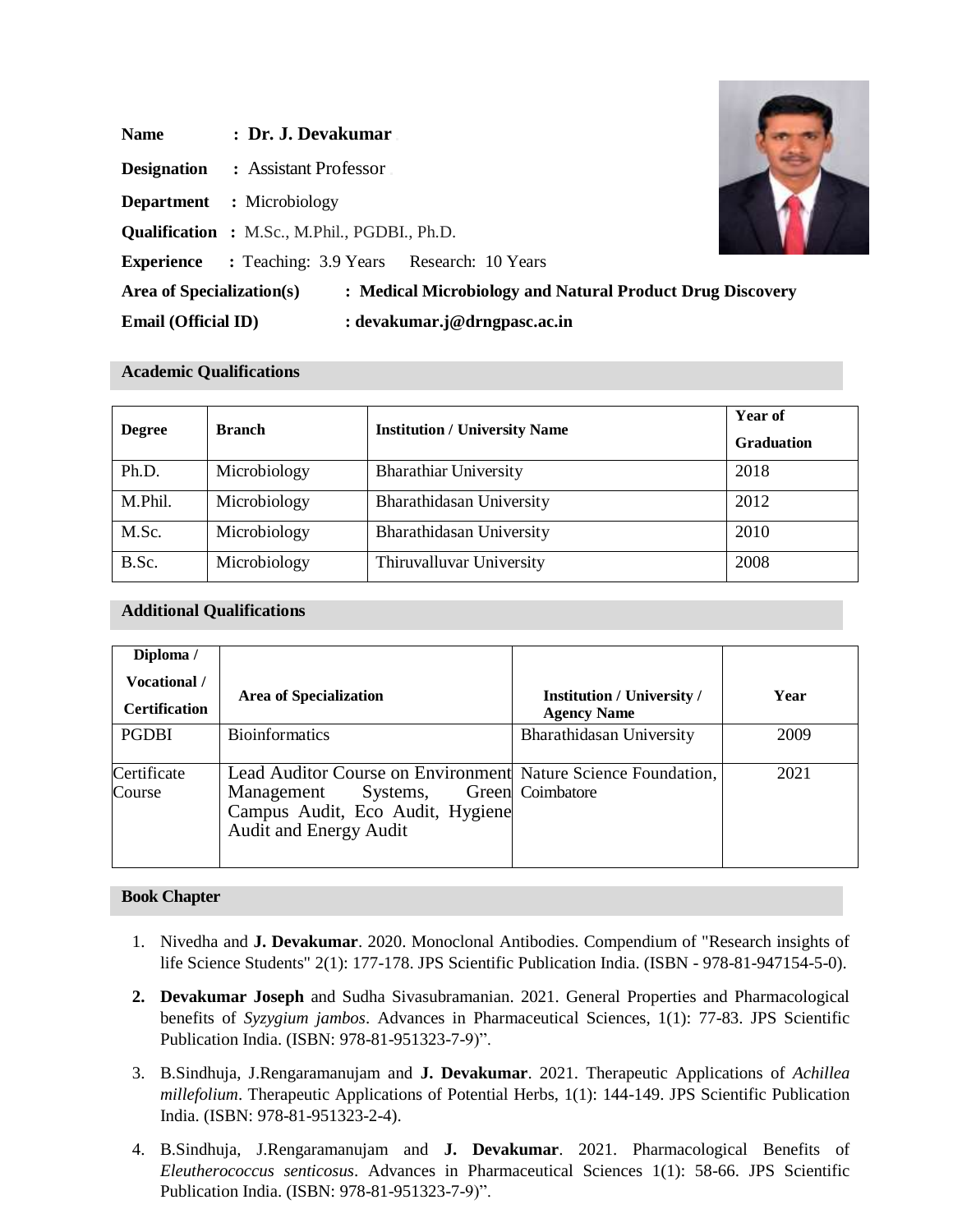#### *National & International*

- ❖ Ramachandran AM, Senthil Prabhu S, **Devakumar J**, Rengaramanujam J, Karthik Sundaram S, Mahenthiran R, Varsha TK. Hydrogel Formulation from *Calotropis gigantea* plant extract against foot ulcer causing bacteria in diabetes*. Asian J Pharm Clin Res,* 14(11):1-4 (2021).
- ❖ Jananirajam S, **Devakumar J,** Kiruthika R, Vaishali S and Pavithra K.Development of fungal consortium to degrade the Polyethylene polymer and Polystyrene. *International Journal of Progressive Research in Science and Engineering,* 2(7):38-46 (2021)
- ❖ Pavithra K, **Devakumar J**, Vaishali S, Jananirajam S, and Kiruthika R. Evaluate efficiency of Euphorbia triucalli L. against ear infection causing pathogens. *International Journal of Creative Research Thoughts,* 9(5): 722-728 (2021).
- ❖ Vaishali S, **Devakumar J**, Pavithra K, Jananirajam S, and Kiruthika R. Comparative study of Banana peel and black tea extracts against Periodontitis causing *Staphylococcus aureus*. *International Journal of Creative Research Thoughts,* 9(5): 714-721 (2021).
- ❖ **Devakumar Joseph**, Sindhuja Baskaran, Maduri Nagarajan, Sudha Sivasubramnian. Synthesis and characterization of silver nanoparticle from *Couroupita guianensis* leaf extract and its effect on clinical pathogens. *Asian J Pharm Clin Res,* 13, (10): 117-121 (2020).
- ❖ Mynumathi Maragatham, **Devakumar Joseph**. Larvicidal evaluation of aged and fresh leaf extract of *Solanum lycopersicum esculentum*. *International Journal of Mosquito Research,* 6(6):57-60 (2019).
- ❖ Sindhuja B, Rengaramanujam J, Sudha S S, **Devakumar J**. In vitro antibacterial and cytotoxicity evaluation of Aloe vera associated Endophytic fungi. *International Journal of Pharmacy and Biological Sciences.* 9 (3): 750-757 (2019).
- ❖ Kavitha V, Manonmani G, **Devakumar J**. Antimicrobial efficacy of fresh and dried banana peel extracts: An in vitro study. *Drug Invention Today.* 11 (5):1237 -1240 ( 2019).
- ❖ Mynumathi Murugesan, Kiruthika Balasubramani, **Devakumar Joseph**. Phytochemical, Antioxidant and Antimicrobial analysis of *Solanum lycopersicum esculentum* leaf extract. *International Journal of Pharmacy and Biological Sciences.* 8 (4): 1147-1152 (2018).
- ❖ Keerthana V, **Devakumar J**, Sudha S.S. Qualitative analysis of phytochemicals, antibacterial activity, and mycelial growth inhibition of three different plants. *Drug Invention Today.* 10 (S1):2713-2018 *(*2018).
- ❖ Rangasamy Dhanabalan, Subbu Balachandar, **Joseph Devakumar**. *In vitro* antifungal activity of *Pterocarpus marsupium* used among tribal communities of Western Ghats, Coimbatore, Tamil Nadu. *Journal of Pharmacy Research,* 12 (5) : 697-701 *(*2018).
- ❖ Rangasamy Dhanabalan, Subbu Balachandar, **Joseph Devakumar**, Babyraj Sreeraj, Jayasanker Nambiar Chandni. *In vivo* antiplasmodial activity of medicinal plants used in pyrexia among ethnic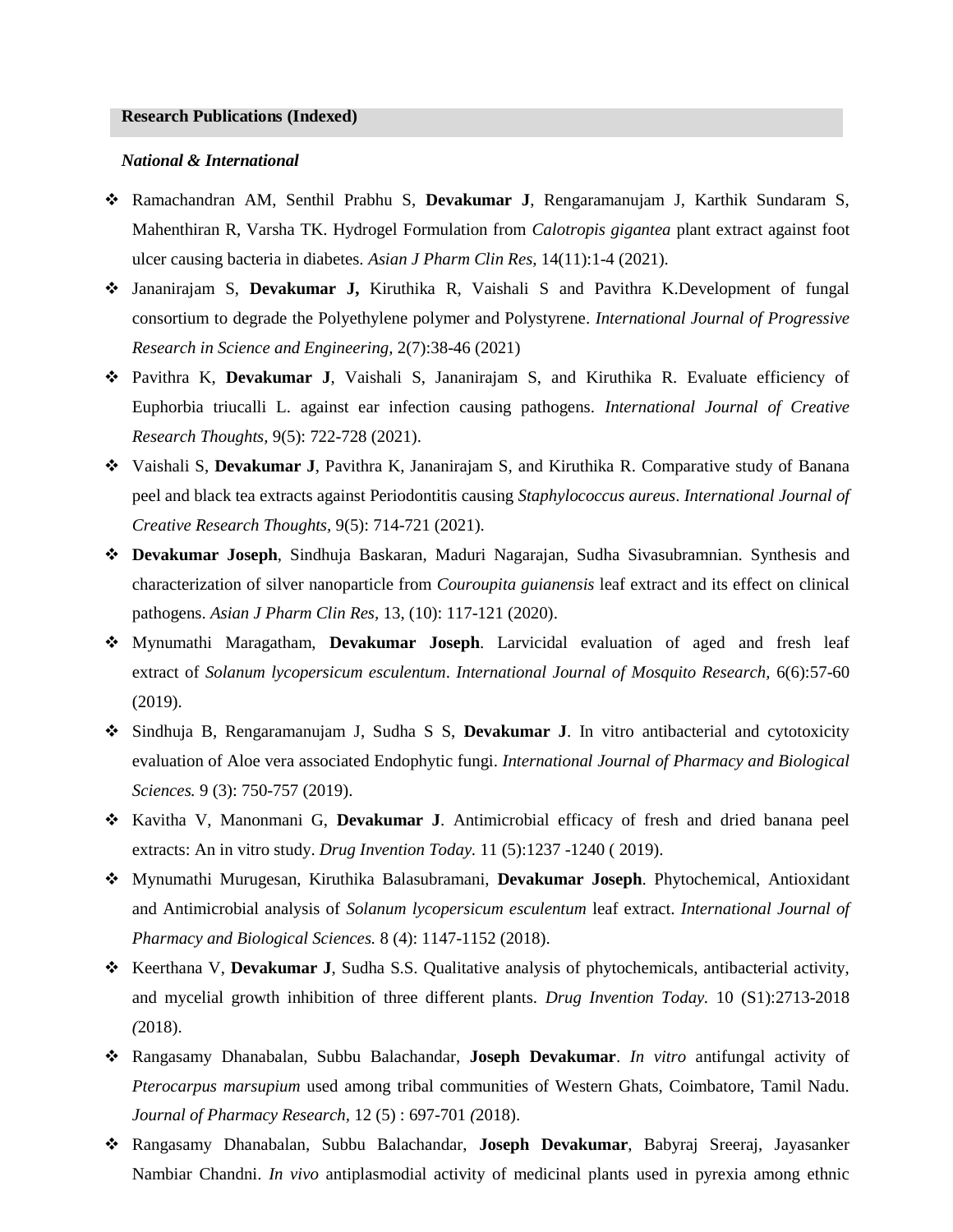communities of Western Ghats, Coimbatore, Tamil Nadu. *Journal of Pharmacy Research,* 12 (4) : 541- 553 (2018).

- ❖ **Devakumar. J,** Sudha S.S. In vivo antiplasmodial evaluation of *Syzygium jambos* L.Alston by four day suppressive test. *Drug Invention Today*, 9(2): 19-23 (2017).
- ❖ Keerthana veeramani, **Devakumar Joseph** and Sudha sivasubramaniam. Inhibition of fungal mycelial growth and spore germination by *Couroupita guianensis* leaf extracts and its preliminary phytochemical analysis. Indian Journal of Applied Microbiology*,* 20(1): 21-30 (2017).
- ❖ **Devakumar. J,** Sudha S.S. *In vitro* Phytochemical, Antioxidant and Cytotoxic evaluation of *Syzygium jambos* L. (Alston). *Journal of Pharmacy Research*,11(3): 235-238 (2017).
- ❖ **Devakumar.J**, Keerthana.V, Sudha.S.S. Identification of bioactive compounds by GC-MS analysis of *Syzygium jambos* (L) collected from Western Ghats region Coimbatore, Tamil Nadu*.* Asian J Pharm Clin Res, 10(1):, 364-369 (2017).
- ❖ **Devakumar.J**, Sudha.S.S, Keerthana.V, Anitha.S and Ezhilarasi.R. A study on quantification of phytoconstituents and *in vitro* antifungal activity of *S.cumini* and *S.jambos* leaf extracts *.*WJPPS, 5(1): 1514-1526 (2015).
- ❖ Rangasamy Dhanabalan, Muthusamy Palaniswamy and **Joseph Devakumar**. *In vitro* antifungal activity of four folklore medicinal plants used among tribal community of Western Ghats, Coimbatore, Tamil Nadu. *Journal of pharmacy research*, 8(3); 416-419 (2014).
- ❖ Rangasamy Dhanabalan, Muthusamy Palaniswamy and **Joseph Devakumar**. A Study of Total Phenolic Content of *Tylophora indica* senescent leaf extracts and it's Correlation with *in vitro* DPPH scavenging activity. *Journal of pharmacy research*, 8(4); 448-451 (2014).
- ❖ Rangasamy Dhanabalan, Muthusamy Palaniswamy and **Joseph Devakumar**. Total polyphenol and flavonoid content of *Syzygium jambos* (L) Alston leaf extracts ant its *in vitro* DPPH radical scavenging activity. *Journal of pharmacy research*, 8(4); 493-496 (2014).
- ❖ Rangasamy Dhanabalan, Muthusamy Palaniswamy and **Joseph Devakumar**. *In vivo* antiplasmodial activity of four folklore medicinal plants used among tribal communities of western Ghats, Coimbatore, Tamil Nadu. *Journal of pharmacy research*, 8 (6); 751 – 759 (2014).
- ❖ Rangasamy Dhanabalan, Muthusamy Palaniswamy and **Joseph Devakumar**. *In vitro* cytotoxicity and anticancer activity of four folklore medicinal plants used among tribal communities of Western Ghats, Coimbatore, Tamil Nadu. *Drug Invention Today,* 6(2), 88-95 (2014).
- ❖ **Devakumar Joseph**, Madhanraj Pickirisamy. A study of Phytochemical, antioxidant and antibacterial activity of methanolic leaf extract of *Achyranthes aspera*. *South Asian Journal of Biological Sciences*  5(4): 1-5 (2015).
- ❖ **Devakumar.J** and Sudha.S.S. *In vitro* evaluation of phytochemical, antioxidant and antibacterial activity of *Argemone mexicana* leaf extract. *SIRJ-MBT,* Volume 1 Issue 4,;7-14 (2014).
- ❖ Thirumangai, S.S.Sudha, R.Karthic, **J.Devakumar**. In vitro evaluation of silver nanoparticle synthesized from actinomycetes isolated from Noyal river basin*. SIRJ-MBT,* Vol.2(6);7-15 (2015).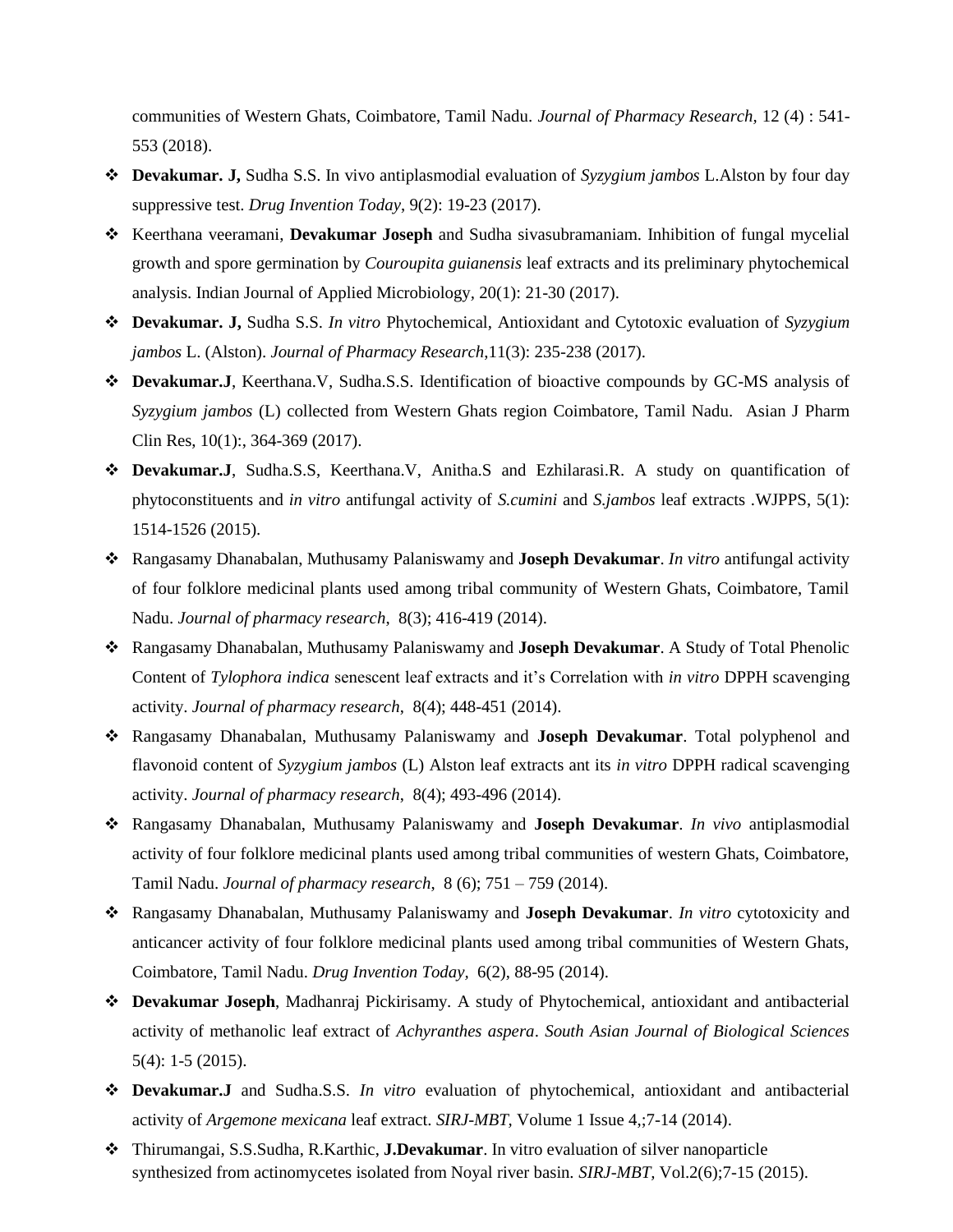#### **Consultancy**

| <b>Nature of Consultancy</b>                | <b>Client</b>                                                     | Amount        | <b>Completion Status</b> |
|---------------------------------------------|-------------------------------------------------------------------|---------------|--------------------------|
| Fundamental Training in<br>Microbiology     | III B.Sc., Zoology,<br>P.S.G.R.Krishnammal<br>College for Women.  | $Rs.18,500/-$ | Completed                |
| Antibacterial assay                         | CDF, DR.N.G.P.ASC                                                 | Rs. 1,200     | Completed                |
| Antibacterial assay                         | Dept. of Zoology,<br><b>PSGR Krishnammal</b><br>College for Women | Rs. 1,250     | Completed                |
| Antibacterial assay                         | Dept. of Zoology, Govt.<br>Arts College,<br>Coimbatore            | Rs. 4,000     | Completed                |
| Antibacterial assay                         | Dept. of Chemistry, Dr.<br>NGP IT, Coimbatore                     | Rs. 2,000     | Completed                |
| Antibacterial assay                         | Mr. Prabhu<br>Hindustan Engineering<br>College                    | Rs. 1,500     | Completed                |
| Enumeration of microbes from<br>soil sample | Dept. of Zoology, GVG<br>College, Udumalapet                      | Rs. 6,000     | Completed                |

# **Presentations in Conference**

- ❖ Presented a paper in **DBT and SERB** sponsored **National conference of 16th IAAM- Human Microbiome in Personal Medicine- Bridging Humans and Microbes for Future Sustainability** on the topic of "**In silico evaluation of Ajmaline from** *Syzygium jambos* **as inhibitor of Plasmodium falciparum Lactate Dehydrogenase Enzyme**" at JSS Academy of Higher Education and Research, Mysuru.  $(27<sup>th</sup> \& 28<sup>th</sup>$  Sep. 2018).
- ❖ Presented a paper in **SERB, DRDO, INSA and TNSCST** sponsored **10th NABS National conference on Recent Trends in Life Sciences: Research, Practices and Application for Sustainable Developmen** on the topic of "*In silico* evaluation of antimalarial agent from *Syzygium jambos* as inhibitors of Plasmodium falciparum Lactate Dehydrogenase (PfLDH) Enzyme" at Bharathiar University, Coimbatore.  $(07<sup>th</sup> \& 08<sup>th</sup>$  Sep. 2017).
- ❖ Presented a paper in **DBT and ICMR** sponsored **National conference of 14th IAAM- Transitional and Translational Scenarios in Biological Science** on the topic of "*In vivo* early malarial parasite suppression activity of *Syzygium jambos* from Western Ghats region, Coimbatore" at Dr.N.G.P.Arts and Science College, Coimbatore.  $(0.9<sup>th</sup> \& 10<sup>th</sup>$  Sep. 2016).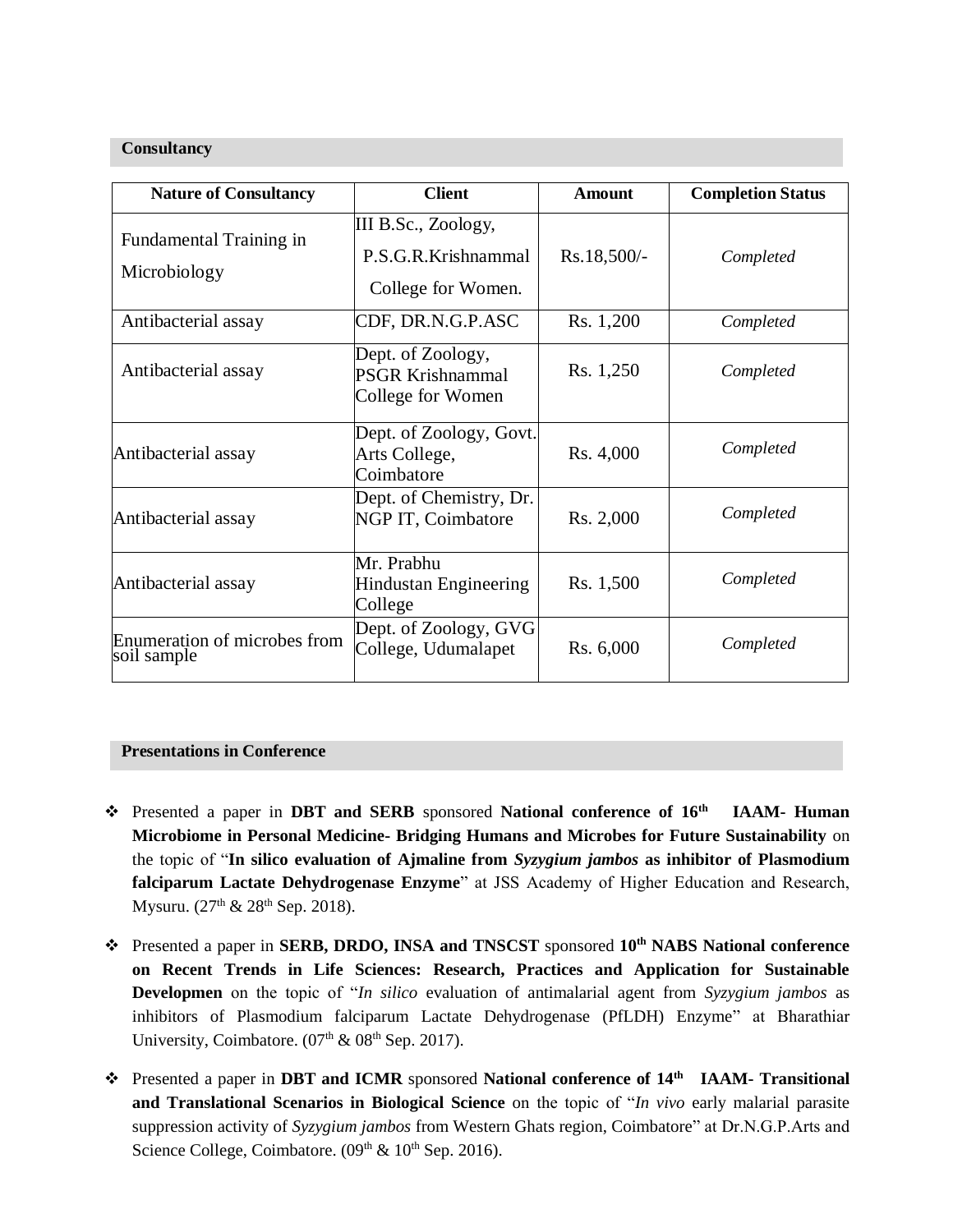- ❖ Presented paper on the topic of "GC-MS analysis of phytoconstituents present in aqueous leaf extract of *Szyzgium jambos"* in **DBT Sponsored National Seminar** on Production and application of microbial products in diverse sectors(PAMPDS-2016) at Selvama arts and Science College, Namakkal ( $6<sup>th</sup>$ & 7thApril 2016).
- ❖ Presented paper on the topic of "Extraction and Isolation of Alkaloid from *S.jambos* and its antipyretic activity in *in vivo* mice model" in **MARINA 2015** at Dr.N.G.P.Arts and Science College, Coimbatore, India ( $28^{th}$  &  $29^{th}$  Dec  $2015$ ).
- ❖ Presented a paper in the **National conference of 13th IAAM Sustainability, Challenges and Advances in Biological Sciences** on the topic of "Extraction and Isolation of Alkaloid from *S.jambos* and its antifungal activity" at Muthayammal College of Arts and Science, Rasipuram, Namakkal. (18<sup>th</sup>  $\&$ 19th Dec 2015).
- ❖ Presented paper on the topic of "*In vitro* antibacterial activity of alkaloid isolated from *S.jambos*" in **National conference on Role of Biopharmaceuticals in Achieving Health by 2020** held at Dr.N.G.P.Arts and Science College, Coimbatore, India  $(10<sup>th</sup> \& 11<sup>th</sup>$  July 2015).

# **Participation in Conference**

- ❖ Participated in international conference on **Indian Rural Public Health and Non-Communicable Disease** organized by KMCH Research Foundation on 6<sup>th</sup> April 2019.
- ❖ Participated in national level conference on "Drug Discovery from Medicinal and Aromatic Plants" (DDMAP-20017)" at Karpagam University, Coimbatore ( $2<sup>nd</sup>$  &  $3<sup>rd</sup>$  Feb. 2017).
- ❖ Presented poster presentation about "r- DNA TECHNOLOGY" at Meenaakshi Ramasamy College of arts & science, Thathanur.

# **Participation in Seminars**

- ❖ Participated in national level seminar on "FUTURE PROSPECTS IN BIOLOGICAL RESEARCH" at St. Joseph College of arts &science, Cuddalore.
- ❖ Participated in national level seminar on "THE CHALLENGES AND PERSPECTIVE IN BIOTECHNOLGY" at C.N. Govt. Arts College, Erode.

#### **Participation in Workshop**

❖ Attended one week summer course cum workshop hands on training on "Natural Product Chemistry: Isolation, Synthesis and Application" conducted by MACS- Agharkar Research Institute, Pune (May 27-31, 2019).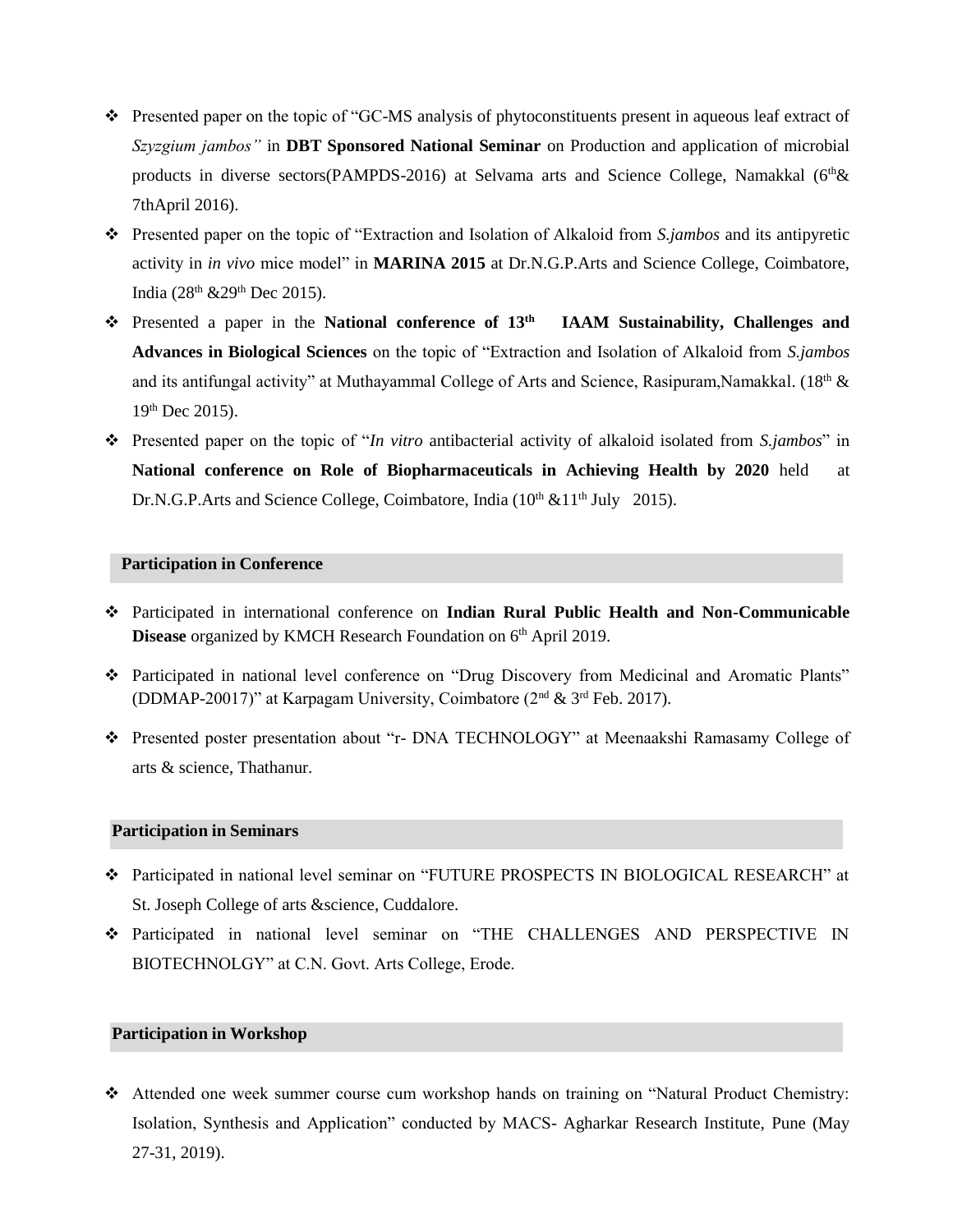- ❖ Attended DST-DAAD sponsored three days International Workshop on "Health Risk Assessment of Nanoparticles" organized by faculty of Basic and applied Science and Bioscience, Dr. N.G.P. Arts and Sciecne College, Coimbatore. (5-7 December 2018).
- ❖ Attended DBT and British Council sponsored workshop on **"STEM Teacher Training Workshop on Research-Based Pedagogical Tool (Level 1)"** organized by COESME -IISER Pune with Sheffield Hallam University, UK.  $(28<sup>th</sup>$  Sep. to  $1<sup>st</sup>$  Oct. 2018).
- ❖ Attended one day workshop on **"Analysis of Spectral data"** organized by Centre for Research, Dr.N.G.P.Arts and Science College, Coimbatore (30.01.2017).
- ❖ Attended two day **National workshop** on **"Phyto-Pharmacognostical Evaluation"** organized by Department of Biotechnology, School of Biotechnology and Health Sciences, Karunya University India  $(8<sup>th</sup>$  and 9<sup>th</sup> March.2016).
- ❖ Attended three day **National workshop** on **"Advanced Microbiological Diagnostic Methods"**  conducted by Selvam College of Arts and Science College, Namakkal, India (7<sup>th</sup> to 9<sup>th</sup> Feb.2015).
- ❖ Attended three day **International workshop** on **"Computational techniques for wetlab data Analysis IWCWA-2015**" conducted by National College of Arts and Science College, Trichy, India (22<sup>nd</sup> to  $24<sup>th</sup>$  Feb. 2015).
- ❖ Attended in one day workshop on "PRINCIPLE AND PRACTICE OF ADVANCED EPR SPECTROSCOPY" at CECRI, Karaikudi.

## **Participation in Faculty Development Programme**

- FDP on "Quality Measures in Higher Education" at Dr.N.G.P. Arts and Science College, Coimbatore, Tamilnadu, from 3-Dec-18to 9-Dec-18.
- FDP on "Research Methodology and Pedagogy for Tertiary Education" at Dr.N.G.P. Arts and Science College, Coimbatore, Tamilnadu, from 15-June-21to 21-June-21.
- FDP on "Quality Initiatives in Higher education" at Dr.N.G.P. Arts and Science College, Coimbatore, Tamilnadu, 13-Apr-20 to 20-Apr-20.

 FDP on "Research Methodology and Pedagogy for Tertiary Education" at Dr.N.G.P. Arts and Science College, Coimbatore, Tamilnadu, from 15-June-21to 21-June-21.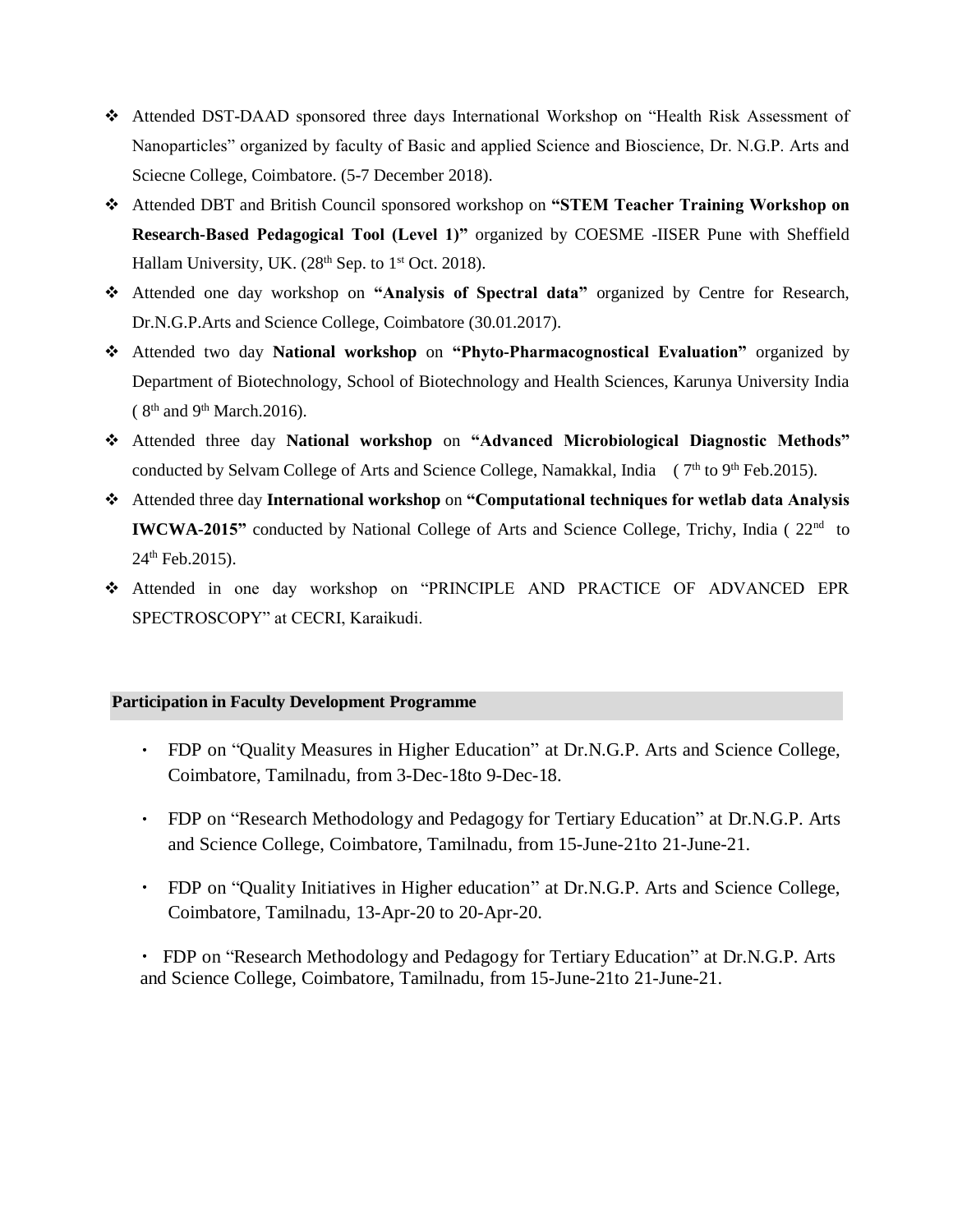ATAL FDP on "Drug Engineering through Bioprospecting" at Dr.N.G.P. Arts and Science College, Coimbatore, Tamilnadu, from 12-Jul-21to 16-Jul-21.

#### **Conference / Seminar / Workshop Organized**

- ❖ Organized one day interdepartmental hands on training on **"Stereo and Inverted Phase contrast Microscope"** under DBT Star College Scheme on 21.12.2021 at Rathnavel Subramaniam College of Arts and Science, Sulur, Coimbatore.
- ❖ Organized one day Knowledge Exchange Programme on **"Beneficial Effects of Microbes & Applications of computer in Biology"** with **computer Science department** under DBT Star College Scheme on 29.12.2021 at Rathnavel Subramaniam College of Arts and Science, Sulur, Coimbatore.
- ❖ Workshop on "**Chromatography techniques**" under DBT Star College Scheme on 01.02.2020 to the Microbiology Students, Dr. N.G.P. Arts and Science College, Coimbatore.
- ❖ Organized workshop on "Mushroom Cultivation" to the Food and Nutrition students on 30th March 2022, RVS College of Arts and Science, Coimbatore.
- ❖ Organized workshop on "Mushroom Cultivation and Self Earning Skills" to the microbiology students and the general community people on  $17<sup>th</sup>$ ,  $18<sup>th</sup>$  &  $19<sup>th</sup>$  March 2022, RVS College of Arts and Science, Coimbatore.

# **Invited Speaker / Session Chair / Member Organizing Committee - Conference / Seminar / Workshop**

- ❖ Resource person for the workshop on "NCCLS Based Antifungal Assay" on 21st and 22nd March 2022 to the Microbiology and biotechnology students, RVS College of Arts and Science, Coimbatore.
- ❖ Delivered a talk on the topic "Research at Undergraduates" on 26.02.2021 to the Microbiology Students, Bharathidasan College of Arts and Science, Erode.
- ❖ Resource person for the Workshop on "Microbiological Techniques" under DBT Star Scheme on 29.11.2018 to the Zoology Department Students, PSGR Krishnammal College for Women, Coimbatore.

## **Online Certificate Programs**

- Digital teaching Techniques, by ICT Academy, from  $10<sup>th</sup>$  to 15<sup>th</sup> August 2020.
- NPTEL online certificate course on Cell Culture Technologies from Feb-Apr, 2020

## **Editorial / Review Board Member/Membership in Professional Bodies**

| Name of the Professional Body | Nature of membership   Duration |  |
|-------------------------------|---------------------------------|--|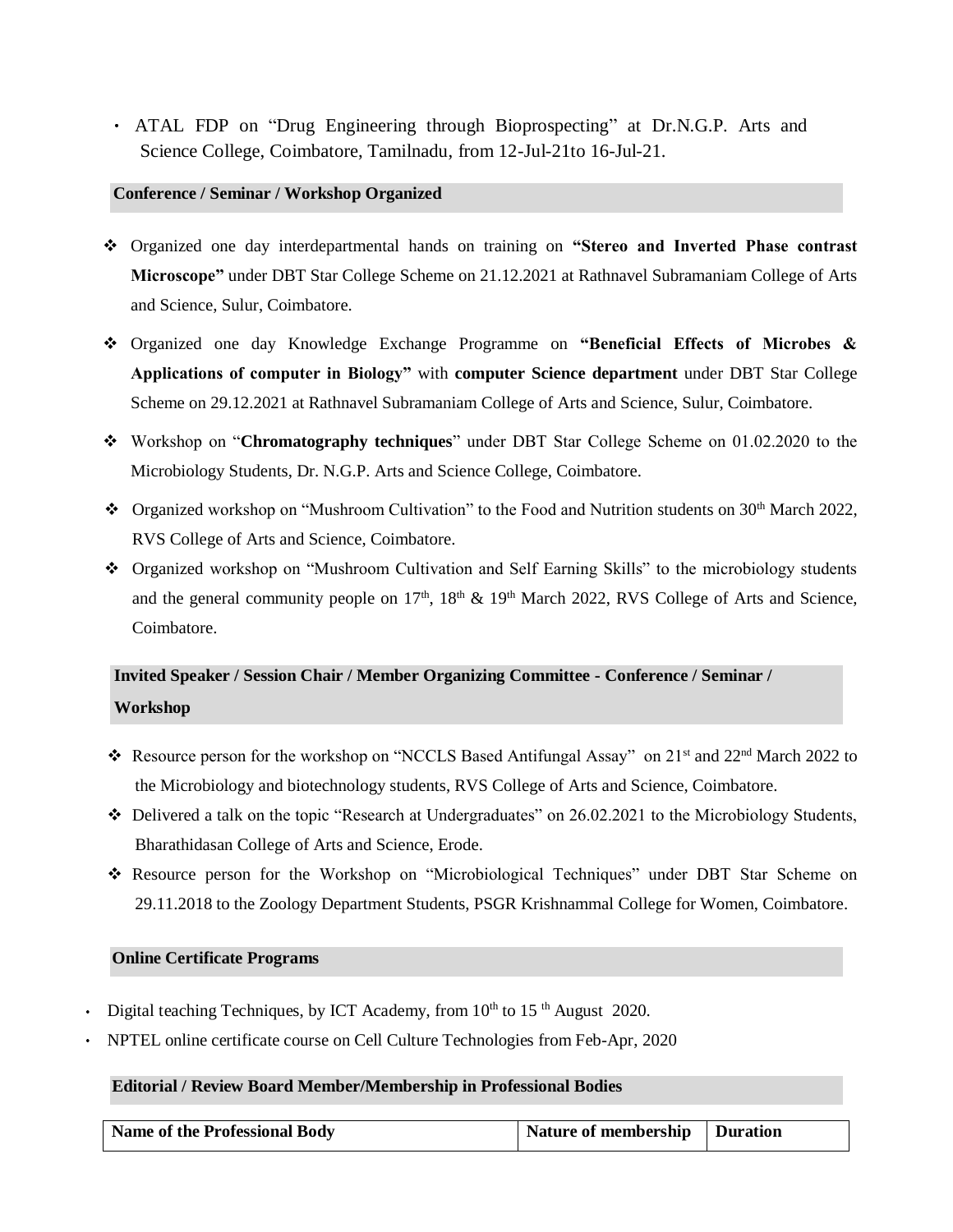| Life member in "Indian Association of Applied | Life-time |  |
|-----------------------------------------------|-----------|--|
| Microbiologist                                |           |  |